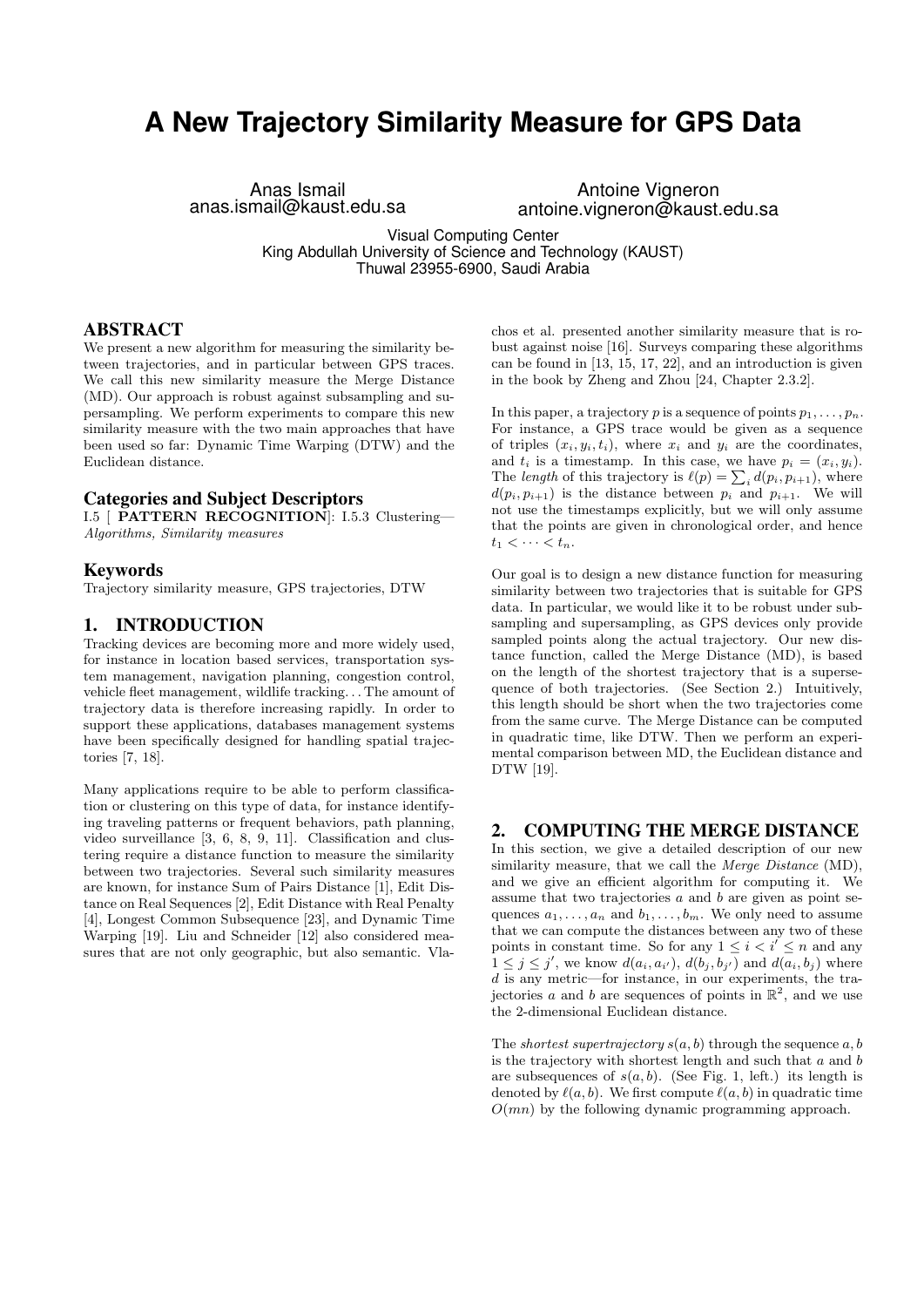

**Figure 1:** (Left) The green trajectory  $s(a, b)$  is the shortest trajectory through a and b. (Right) The red and blue trajectories come from the same green path. The lengths of the red, green and blue path are approximately the same.

Let  $a[1, i]$  and  $b[1, j]$  denote the subtrajectories  $(a_1, a_2, \ldots, a_i)$ and  $(b_1, b_2, \ldots, b_j)$ , respectively. We denote by  $A_i^j$  (resp.  $B_i^j$ ) the length of the shortest trajectory that is a supersequence of  $a[1, i]$  and  $b[1, j]$ , and such that its last point is  $a_i$ (resp.  $b_i$ ). These quantities satisfy the following relations. For any  $2 \leq i \leq m$  and  $1 \leq j \leq n$ , we have

$$
A_i^j = \min\left(A_{i-1}^j + d(a_{i-1}, a_i), B_{i-1}^j + d(b_j, a_i)\right),\,
$$

and for any  $1 \leq i \leq m$  and  $2 \leq j \leq n$ , we have

$$
B_i^j = \min\left(A_i^{j-1} + d(a_i, b_j), B_i^{j-1} + d(b_{j-1}, b_j)\right).
$$

The boundary cases are given by the relations

$$
A_1^j = \left(\sum_{k=1}^{j-1} d(b_k, b_{k+1})\right) + d(b_j, a_1), \text{ and}
$$
  

$$
B_i^1 = \left(\sum_{k=1}^{i-1} d(a_k, a_{k+1})\right) + d(a_i, b_1).
$$

So we can compute all the values  $A_{i,j}$  and  $B_{i,j}$  by dynamic programming in  $O(mn)$  time, and the length of the shortest supertrajectory is  $\ell(a, b) = \min(A_m^n, B_m^n)$ .

After computing the length  $\ell(a, b)$  of the shortest supertrajectory, we obtain the merge distance  $MD(a, b)$  from the lengths  $\ell(a)$  and  $\ell(b)$  of the trajectories a and b by the following expression:

$$
MD(a, b) = \frac{2\ell(a, b)}{\ell(a) + \ell(b)} - 1.
$$

We now briefly explain why we chose this expression. The merge distance  $MD(a, b)$  is at least as large as  $\ell(a)$  and  $\ell(b)$ , so we normalize it by dividing it by the average of  $\ell(a)$  and  $\ell(b)$ . After subtracting 1, this ensures that  $MD(a, b) \geq 0$ for any two trajectories a and b, and that  $MD(a, b) = 0$ when  $a = b$ . This expression also ensures that  $MD(a, b)$  is invariant under rigid motions. In addition,  $MD(a, b)$  is large when a and b are far apart, because in this case  $\ell(a, b)$  is much larger than  $\ell(a)$  and  $\ell(b)$ .

Intuitively, the merge distance  $MD(a, b)$  should be close to  $0$  when the trajectories  $a$  and  $b$  are sampled densely enough from the same curve, because in this case  $\ell(a)$ ,  $\ell(b)$ , and  $\ell(a, b)$  are roughly equal. (See Fig. 1, right.) It should therefore be appropriate for performing similarity search on GPS



Figure 2: Subsampling experiment: Taxi data set consisting of  $348$  trajectories. A value v on the x-axis represents a threshold distance  $\Delta$  of v percent of the total length of the trajectory.



Figure 3: Subsampling experiment: Taxi data set consisting of 1157 trajectories.

traces, as two GPS traces of the same actual trajectory are point sequences sampled from the same curve. This was the original motivation for this work.

## 3. EXPERIMENTS AND RESULTS

In order to test our algorithm, we conducted several experiments on two real data sets, following the recommendations of Keogh and Kasetty [10]. We tested our algorithm against DTW and Euclidean distance.

*Similarity measures.* The Euclidean distance between two trajectories a and b is  $\sum_{i=1}^{n} d(a_i, b_i)$  where d denote the 2dimensional Euclidean distance (we need to assume that the two trajectories have the same number of points  $n = m$ ). DTW [14] is a commonly used similarity measure for time series which, similarly to our method, can be computed in quadratic time by dynamic programming, but the quantity that is minimized is the sum of the distances  $d(a_i, b_i)$  over all pairings  $(a_i, b_j)$ , and not the length of the supertrajectory.

*Data sets.* We used two data sets of real trajectories. The truck data set comes from a fleet of trucks[5]. The advantage of this data set is that it is clustered into two subsets, which we use it in our classifications experiments. The taxi data set is the T-Drive data set [20, 21]. It contains data for thousands of taxis and millions of data points. We divided the data into different sets of subtrajectories.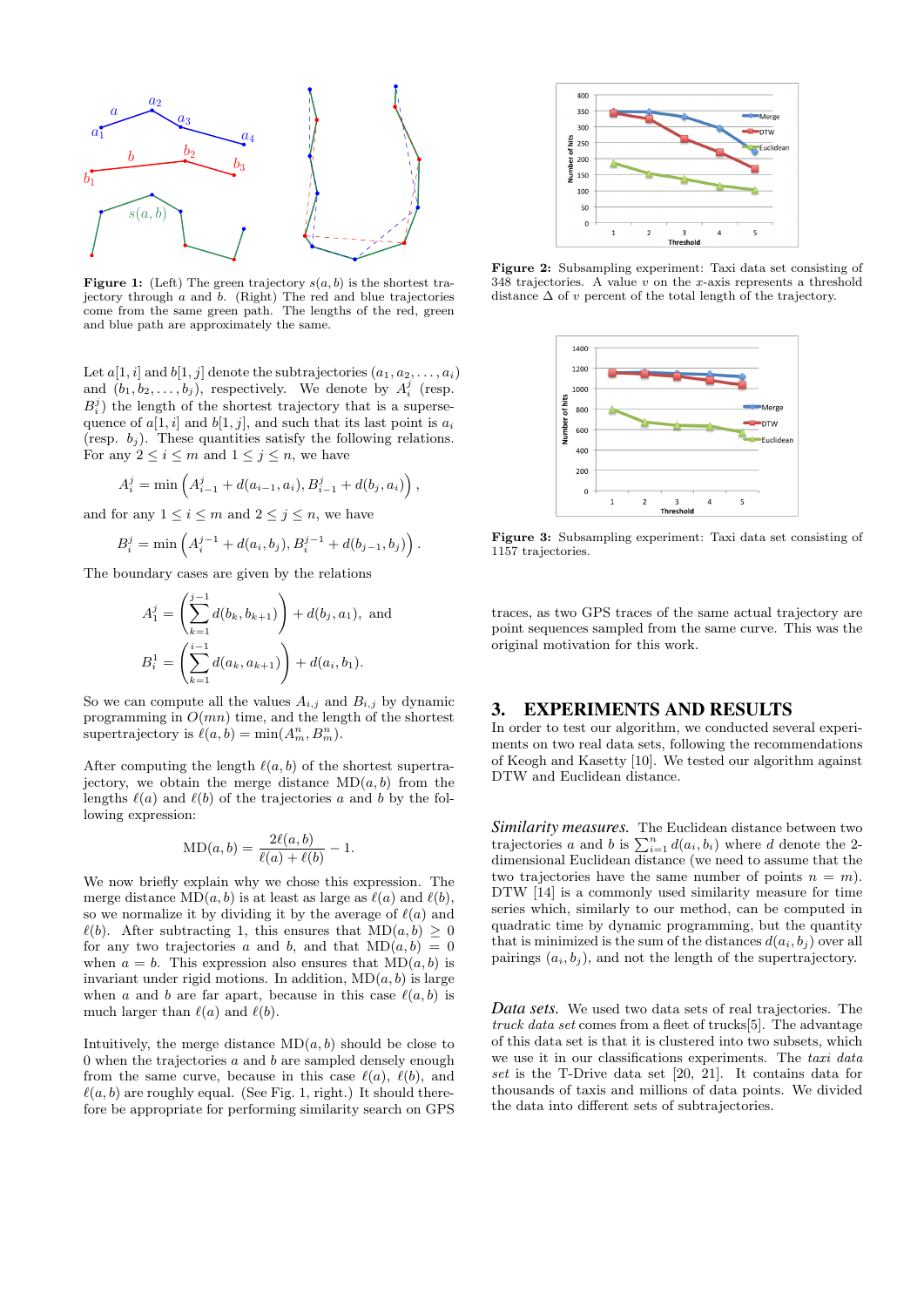

Figure 4: Subsampling experiment: First truck data set consisting of 53 trajectories.



Figure 5: Subsampling experiment: Second truck data set consisting of 53 trajectories.

*Subsampling experiments.* In our first set of experiments, we compare the three similarity measures (Euclidean, DTW and MD) under subsampling, and using taxi and truck data sets. Our subsampling depends on a parameter ∆. The query  $q$  (see below) is subsampled as follows: We pick the first point  $q_1$ , then the first point  $q_i$ ,  $i > j$  that is at distance at least  $\Delta$  from  $q_1$ , and we repeat the process until we reach the end of the query trajectory  $q$ . Instead of using this fixed threshold  $\Delta$ , the trajectories in the data set are subsampled using a random threshold taken from a random Gaussian variable, with mean 0, standard deviation  $\Delta$ , and ignoring negative values. This random variable is recomputed at each step, that is, for each point of the subsampled trajectory. (We use this random threshold so that the queries are not subtrajectories of the data, nor the converse.)

For each query trajectory  $q$ , we compute the subsampled version  $q'$  of q as described above. We then find, by brute force, the trajectory  $n(q')$  in the whole subsampled data set that is closest to  $q'$ . If this point  $n(q')$  is equal to q, we call it a hit, and otherwise a miss. We repeat this process for each possible query trajectory  $q$  in our data set, and count the number of hits.

We varied the threshold distance and counted the number of hits. We compared against DTW and the Euclidean Algorithms. The performance of MD was superior as shown in figures 2, 3, 4 and 5. The graphs show the number of hits for MD, DTW, and the Euclidean distance. MD outperforms



Figure 6: Adding Gaussian noise, taxi data set consisting of 796 trajectories. The value v on the x-axis means that we added random Gaussian noise with mean 0 and standard deviation  $v \times$ average distance between two consecutive points in the trajectory.



Figure 7: Adding Gaussian noise, taxi data set consisting of 307 trajectories.

the other two similarity measures, which is not surprising as we designed it specifically to be robust to subsampling.

*Classification experiment.* In this experiment, we only use the truck data set, because the taxi data set is not clustered. The trucks were given in two clusters. The experiment goes as follows. We first pick a query trajectory  $q$  in the data set. We compute the distance between  $q$  and all the other trajectories in D. Let  $n(q) \in D \setminus \{q\}$  denote the closest such trajectory. If the label of  $n(a)$  is the same as q. we call it a hit, and otherwise a miss. We repeat this process over all possible query trajectories  $q \in D$ , and we count the number of hits. Out of 53 trajectories, MD achieved 47 hits which is the same as DTW.

*Adding Gaussian noise.* In this experiment, instead of changing the resolution, we modify the query trajectory  $q$  by adding Gaussian noise with zero mean and fixed standard deviation to each point. The standard deviation is a multiple of the average distance between two consecutive points in the trajectory. We thus obtain a perturbed trajectory  $q'$ , and we find the nearest point  $n(q')$  in the dataset. If  $n(q') = q$ , we call it a hit. The results of the experiments can be found in figures 6 and 7. The results show that DTW and MD are comparable, and outperform the Euclidean distance in this experiment.